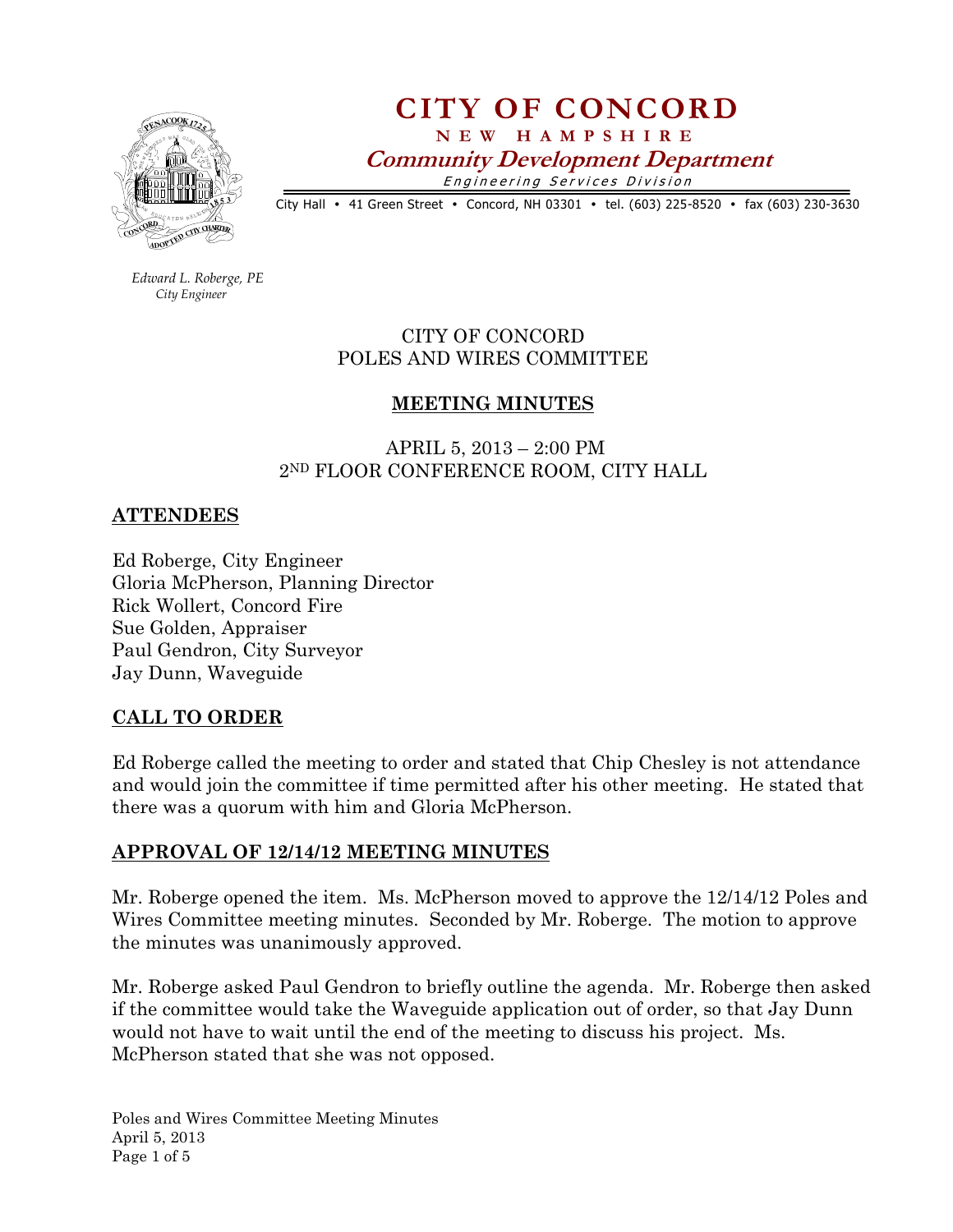## OLD BUSINESS

1. New Hampshire Optical Systems, Inc., and Waveguide, Inc., request for licensure of attachments to and utilization of existing poles and underground conduit, all within the City right-of-way. Pleasant Street.

Mr. Roberge opened the item. Mr. Gendron briefly explained that this item was related to the Waveguide project as approved by the Committee at its May 18, 2012, meeting. He indicated that this application is an amendment to the previously approved Pleasant Street route. He stated that Jay Dunn had indicated that Fairpoint was requiring Waveguide to go underground for a portion of Pleasant Street from approximately Rum Hill Road, and then westerly to approximately Langley Parkway. Mr. Gendron indicated that Fairpoint had submitted a sketch showing the proposed construction. He also stated that they had not yet finalized a petition and license document, but that he was working with them to complete it.

Mr. Gendron stated that Fairpoint currently has conduit installed up to the easterly driveway of the Carmelite Monastery, which is also the driveway for the Unitil substation. The proposal will extend the conduit approximately one hundred thirty (130) feet to riser / support pole # 59S on the south side of Pleasant Street. Waveguide's fiber will come out of the ground at pole 59S and cross Pleasant Street aerially to pole # 59 on the north side of the road, and then proceed westerly.

Mr. Gendron recommended that the committee conditionally approve the Fairpoint request subject to finalizing their paperwork. He also recommended that the committee conditionally approve the Waveguide request subject to the completion of the Fairpoint paperwork.

Mr. Roberge stated that the reconstruction of the Pleasant Street / Langley Parkway intersection is a future capital project, which might require the relocation of the support pole that Waveguide wants to utilize.

Mr. Roberge also asked Mr. Gendron to research when Pleasant Street was last paved, as the City has a moratorium on the excavation of roadways paved within the previous five years. He stated that this information would be taken into account at the time Fairpoint applies for an excavation permit to conduct the work within the public right of way.

Mr. Roberge made a motion to approve Mr. Gendron's recommendation subject to the following condition: 1) that at such time as the reconstruction of Pleasant Street requires the relocation of riser / support pole # 59S, which is owned by Unitil and / or Fairpoint, or the conduit within the public right of way, the owners of the pole and conduit and any attachers to the pole or conduit will relocate at their own expense. The motion was seconded by Ms. McPherson. The license petition was conditionally approved subject to the paperwork being completed.

Poles and Wires Committee Meeting Minutes April 5, 2013 Page 2 of 5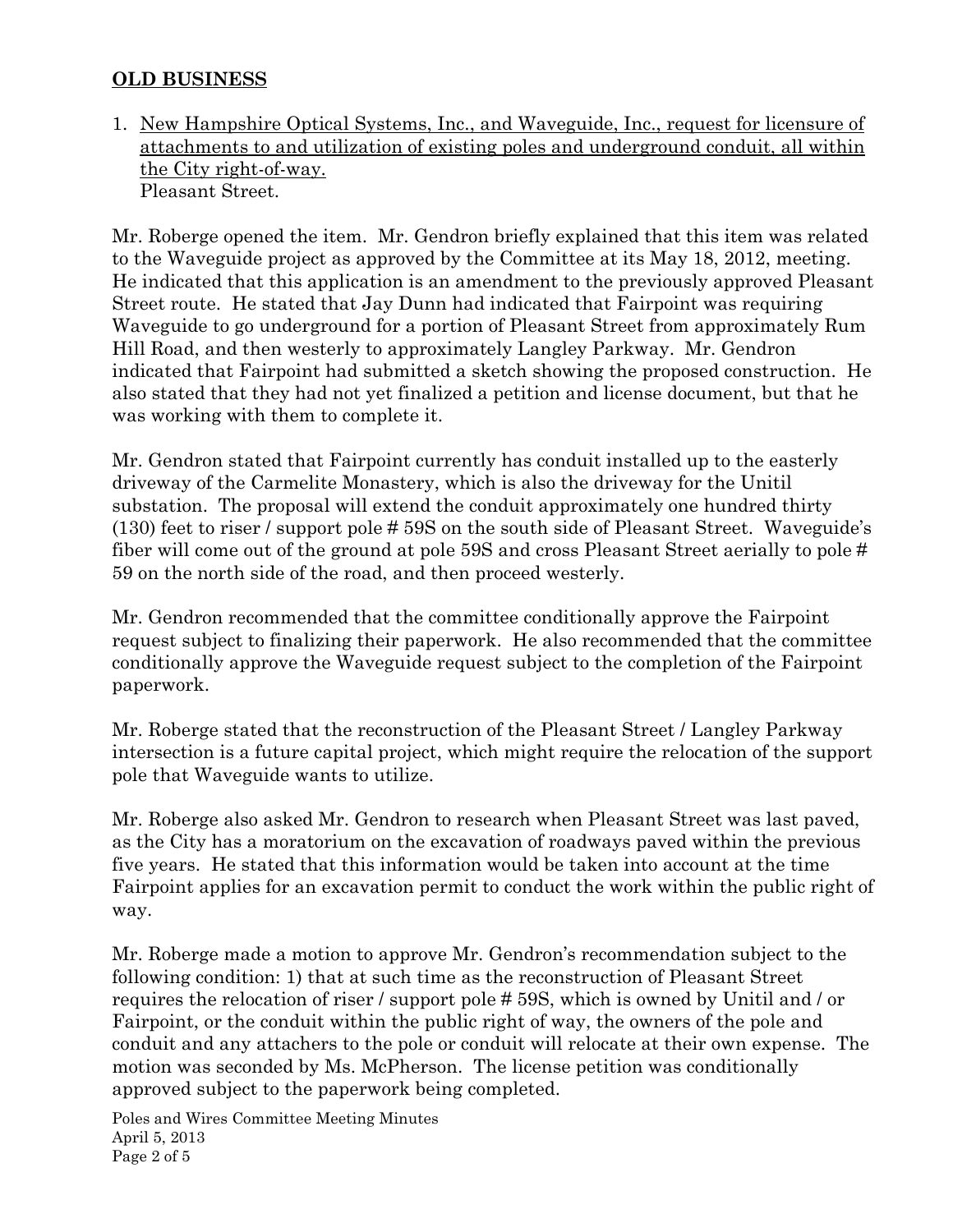# PRELIMINARY / FINAL APPLICATIONS

## FINAL APPLICATIONS

1. Unitil Energy Systems, Inc. and Fairpoint New England, Inc. , Request for Licensure of one (1) new pole on Mountain Road, within a City Right-of-Way. Mountain Road.

Mr. Gendron explained that the application is for the placement of one pole on the west side of Mountain Road in front of the Bridges House, also known as the Governor's residence. He stated that major renovations had been conducted on the residence. A pole that had been located on the property closer to the house was removed as part of the renovations, and a new pole had been placed in the right of way near the property corner. Ms. McPherson asked whether it was necessary to put a new pole within the right of way when the current one is on private property. Mr. Gendron stated that the main line along Mountain Road is on the east side of the street, therefore a pole is necessary on the west side for the service connection to span the road, whether the new pole is on private property or within the right of way. Mr. Gendron recommended that the application be approved. Ms. McPherson made a motion to accept the recommendation. Seconded by Mr. Roberge. The license petition was approved.

2. segTEL, Inc., request for licensure of attachments to and utilization of existing poles and underground conduit, all within a City right-of-way. North Main Street and Dixon Avenue.

Mr. Gendron explained that the application is for an underground installation at the intersection of North Main Street at Loudon Road. He explained that segTEL is utilizing the underground fiber that it purchased from a company called Fibertech. Fibertech originally installed the fiber in Fairpoint conduit to connect the State Hospital complex to the State Office Park on Hazen Drive. segTEL is starting at Fairpoint manhole # 6 at the southwest corner of North Main Street and Loudon Road, then proceeding easterly to the building at the southeast corner of North Main and Loudon. He reminded the committee that segTEL had not finalized the license petitions for the portion of the Fibertech route it had purchased. He indicated that he had recently sent two emails to Kath Mullholand, with the second also going to Jeremy Katz, asking for that info, and that neither email was acknowledge by either person. He stated that despite not having licenses for the Fibertech route, the total length had been attributed to segTEL and that that information had been given to the Assessing Department. The committee asked Mr. Gendron to contact Ms. Mullholand again to request that info.

Mr. Gendron recommended that the application be approved.

Mr. Roberge stated that the reconstruction of Main Street is a major capital project approved for 2013 and 2014, and that the final design is underway. He made a motion to approve Mr. Gendron's recommendation subject to the following condition: 1) that at

Poles and Wires Committee Meeting Minutes April 5, 2013 Page 3 of 5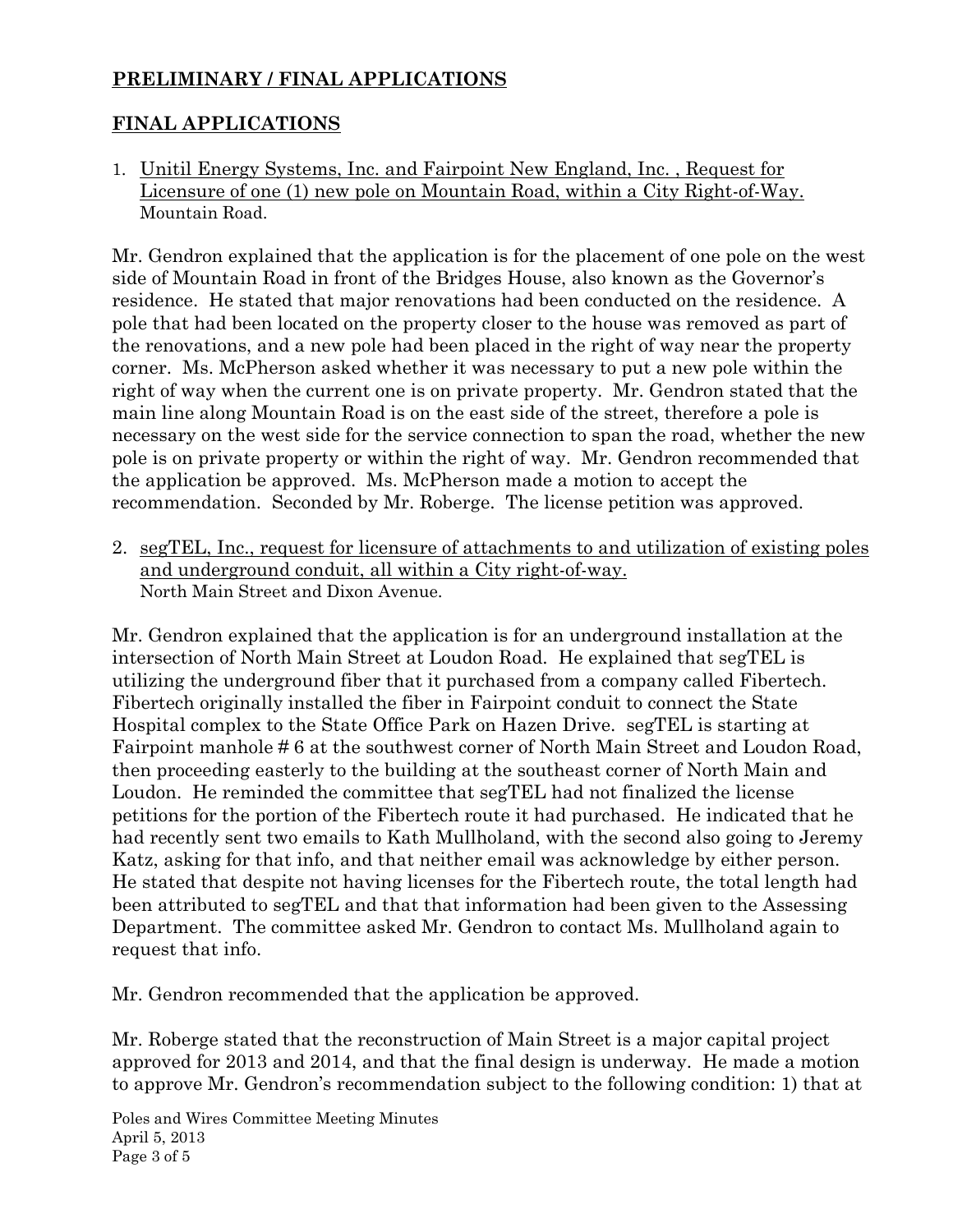such time as the reconstruction of Main Street requires the relocation of utilities, the owners of the utilities will be required to relocate their facilities at their own expense. Seconded by Ms. McPherson. The license petition was approved.

# OLD BUSINESS

2. State of New Hampshire Department of Transportation fiber optic cable installation project along Interstate Route 93 corridor, all within the City right-of-way. Manchester Street.

Mr. Roberge opened the item. Mr. Gendron explained that this item was related to the State's project as discussed and approved at the September 21, 2012, Poles and Wires meeting. At that meeting three locations for City streets were approved: 1) South Main Street at I-93, 2) Hall Street at I-93, and 3) then leaving I-93 at Exit 13 and continuing along Manchester Street to its intersection with Old Turnpike Road and Black Hill Road to existing infrastructure. He explained that Liddell Brothers, Inc., the State's contractor, had approached the City to inquire into modifying the Manchester Street submission. They stated that instead of attaching to the bridge over the Merrimack River, as previously approved, they now wanted to directional bore under the river south of the bridge. Mr. Gendron showed the committee the design plans that had been prepared by Holden Engineering and submitted by Liddell, and an aerial photograph on which he added the proposed location of the conduit. He also stated that he has seen other applications in which the State Public Utilities Commission (PUC) has exercised authority and jurisdiction related to public water crossings.

Mr. Roberge stated that he generally supports the request because of excavation issues at the Exit 13 interchange and the difficulties that may occur while boring into the bridge abutment. Ms. McPherson stated that she also supported the concept. She stated that this type of project would typically require several permits that would include, but not necessarily be limited to, the City Planning Board issuing a conditional use permit for any disturbance in a shoreland protection zone and floodway, the State DES issuing a shoreland protection zone permit, and the PUC approving a public water crossing. The Committee questioned whether the State would be exempt from obtaining these permits. Mr. Gendron reminded the Committee that the State will own the conduit, and the fiber that will be installed within it.

Mr. Roberge also stated that a City ordinance requires that when a conduit is installed within a public highway, that a second conduit be installed for the exclusive use of the City. Ms. McPherson agreed that a second conduit should be installed for the benefit of the City, however, no action was taken related to this discussion.

The Committee asked Mr. Gendron to contact Denise Markow at the State and discuss with her the permitting discussion that took place.

Mr. Gendron stated that the approved and executed license for the Manchester Street crossing states that the new conduit will be attached to the bridge. He indicated that

Poles and Wires Committee Meeting Minutes April 5, 2013 Page 4 of 5